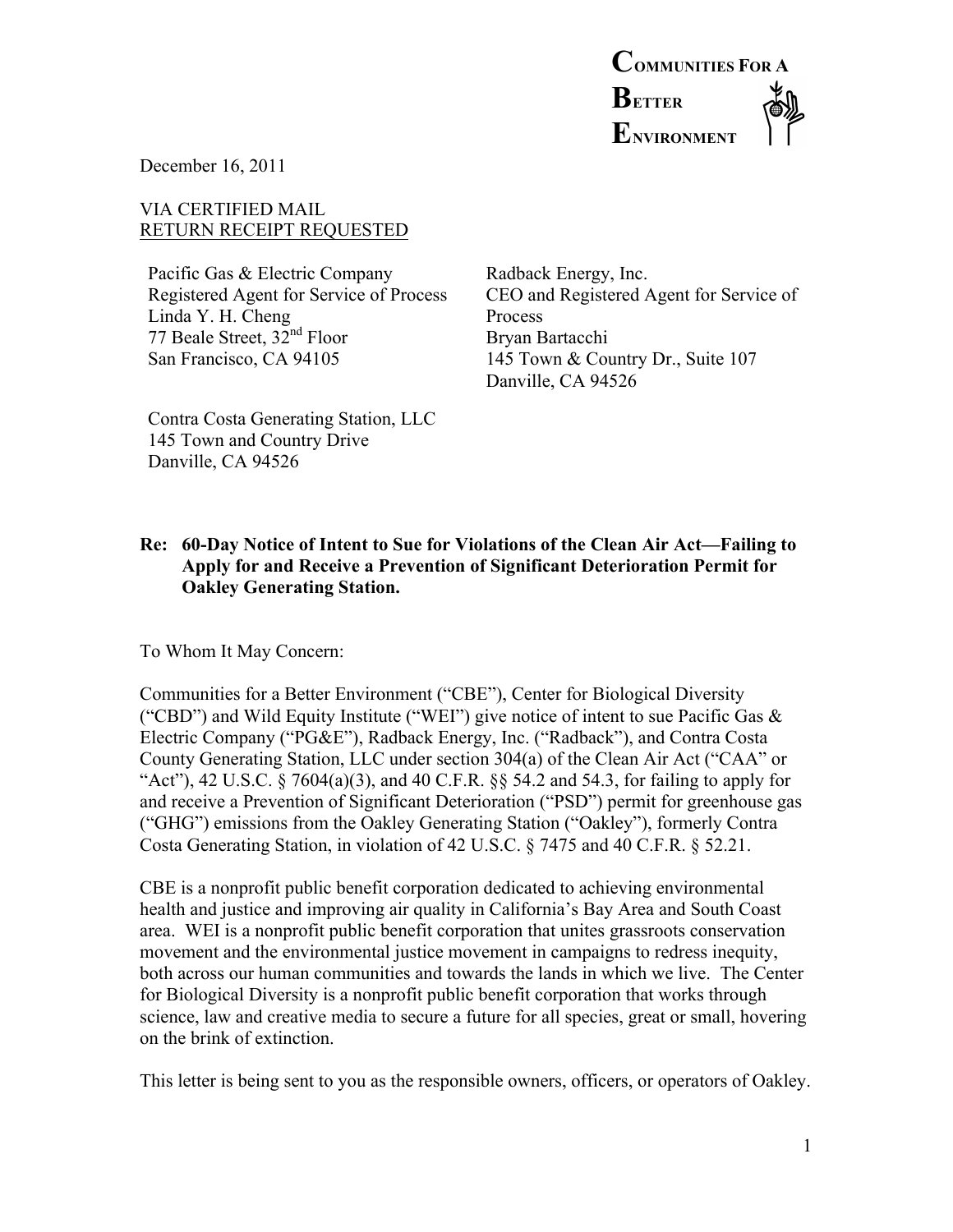## **I. Background**

In the United States, the combustion of fossil fuel is the largest source of CO2 emissions and accounts for 80 percent of the total GHG emissions. 75 Fed. Reg. 31,514, 31,519 (June 3, 2010). More than half of the energy-related emissions in the United States come from large stationary sources such as power plants. *Id.*

Climate change is predicted to have a number of harmful effects on the health of people and the environment. Health impacts include intensification of: the frequency of deadly heat waves and other extreme weather events; the growth of weeds such as ragweed, whose pollen triggers allergies and exacerbates asthma; ground-level ozone production which exacerbates asthma and heart conditions among other health problems; the frequency of infectious disease outbreaks. Climate change is also predicted to disrupt ecosystems, pushing species that cannot adapt to extinction.

On December 7, 2009, the EPA Administrator signed an endangerment finding regarding GHGs under Clean Air Act section 202(a):

The Administrator found that the current and projected atmospheric concentrations of the mix of six long lived and directly emitted GHGs— CO2, CH4, N2O, HFCs, PFCs, and SF6 (referred to as ''well-mixed greenhouse gases'' in the endangerment finding)—are reasonably anticipated to endanger the public health and welfare of current and future generations.

*Id.* Based on this finding, EPA created regulations intended to curb GHG emissions.

## **II. The Standards, Limitations, and Orders Alleged to Have Been Violated**

# **A.** *EPA's Tailoring Rule*

In May 2010, EPA issued a final rule addressing greenhouse gas emissions from stationary sources under the Act's permitting programs. 75 Fed. Reg. 31,514 (June 3, 2010) ("Tailoring Rule"). The Tailoring Rule established a phase-in schedule for permitting requirements. Phase one imposed permit requirements on sources that were then currently subject to the PSD permitting program and that had increases of 75,000 tons per year ("tpy") or more of total GHG, on a CO2 equivalent ("CO2e") basis. *Id.* at 31,523. Phase two began July 1, 2011 and extends through June 30, 2013. Phase two requires new projects with the potential to emit 100,000 tpy GHGs or greater to comply with the Act's PSD requirements if construction on those projects had not begun by July 1. *Id*. (Beginning July 1, 2011, new projects with the potential to emit GHGs of 100,000 tpy or greater that have not begun construction must comply with PSD requirements under the Clean Air Act.)  $Id.$ <sup>1</sup>

 <sup>1</sup> Phase three becomes effective July 1, 2013, and would apply PSD and Title V to additional sources. The exact parameters have not been determined, however, and EPA will convene a rulemaking on Phase 3 by no later than July 1, 2012. 75 Fed. Reg. 31,522.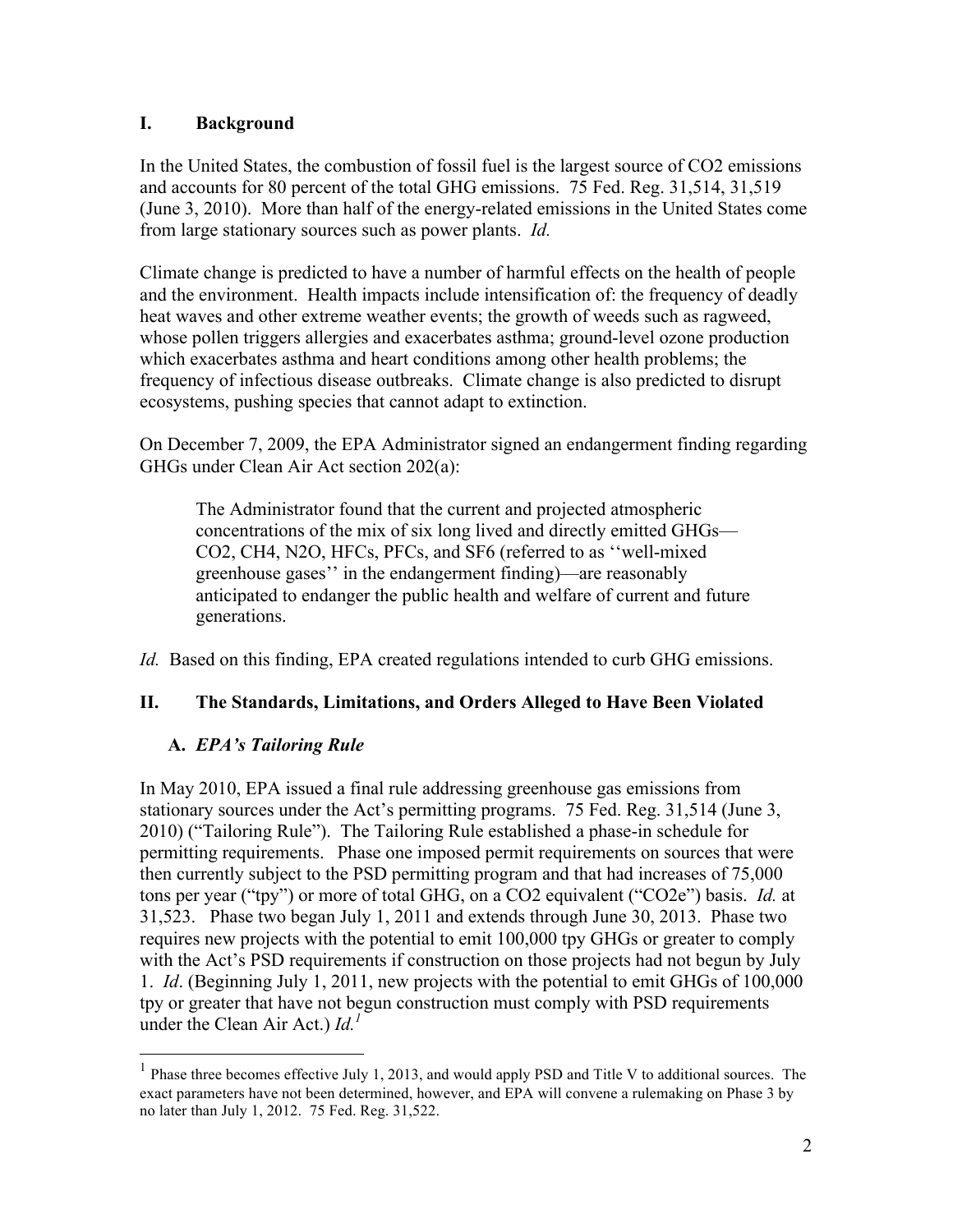### **B.** *PSD Requirements Under the Clean Air Act*

"The PSD program is a preconstruction review and permitting program applicable to new major stationary sources and major modifications at existing major stationary sources." 75 Fed. Reg. 31,514, 31,520. The Clean Air Act requires major emitting sources of pollutants subject to regulation under the Act to receive a PSD permit prior to construction. 42 U.S.C. § 7475(a); 40 C.F.R. 52.21(a)(2)(iii). As of January 2, 2011, pollutants "subject to regulation" include Greenhouse gases (75 Fed. Reg. at 31,520). Under the Tailoring Rule, facilities with the potential to emit 100,000 tpy GHGs or greater must obtain a PSD permit if construction on the facility has not begun by July 1. 75 Fed. Reg. 31,523.

The Oakley Generating Station is a natural gas-fired, combined-cycle electrical generating facility with a projected output of  $624$  megawatts  $(MW)$ <sup>2</sup> Radback estimates that the facility would "operate up to approximately 8,463 hours per year, with an expected facility capacity factor at 60 to 80 percent."<sup>3</sup> Oakley calculated its CO2e emissions at 1,932,480.1 tpy, *twenty times* the 100,000 tpy threshold triggering the requirement of a PSD permit.<sup>4</sup>

Under the Clean Air Act, construction of a major emitting facility has "*commenced*" if:

the owner or operator has obtained all necessary preconstruction approvals or permits required by Federal, State, or local air pollution emissions and air quality laws or regulations **and** either has (i) begun, or caused to begin, a continuous program of physical on-site construction of the facility or (ii) entered into binding agreements or contractual obligations, which cannot be canceled or modified without substantial loss to the owner or operator, to undertake a program of construction of the facility to be completed within a reasonable time.

42 U.S.C. § 7479(2)(A) (defining "commenced" (emphasis added)). EPA defines "construction" as "any physical change or change in the method of operation (including fabrication, erection, installation, demolition, or modification of an emissions unit) that would result in a change in emissions." 40 C.F.R. § 52.21(b)(8). "Begin actual construction" is

<u>.</u>

<sup>2</sup> http://www.energy.ca.gov/sitingcases/oakley/index.html

<sup>&</sup>lt;sup>3</sup> Air Quality and Public Health, Supplemental Filing in Support of the Application for Certification for Oakley Generating Station Project, submitted by Radback Energy to the California Energy Commission (April 7, 2010), p. 5.1-1, accessed at:

http://www.energy.ca.gov/sitingcases/oakley/documents/applicant/2010-07-

<sup>12</sup> Supplemental Filing Air Quality Public Health TN-56162.pdf.

 $^{4}$  *Id.* at 5.1-15.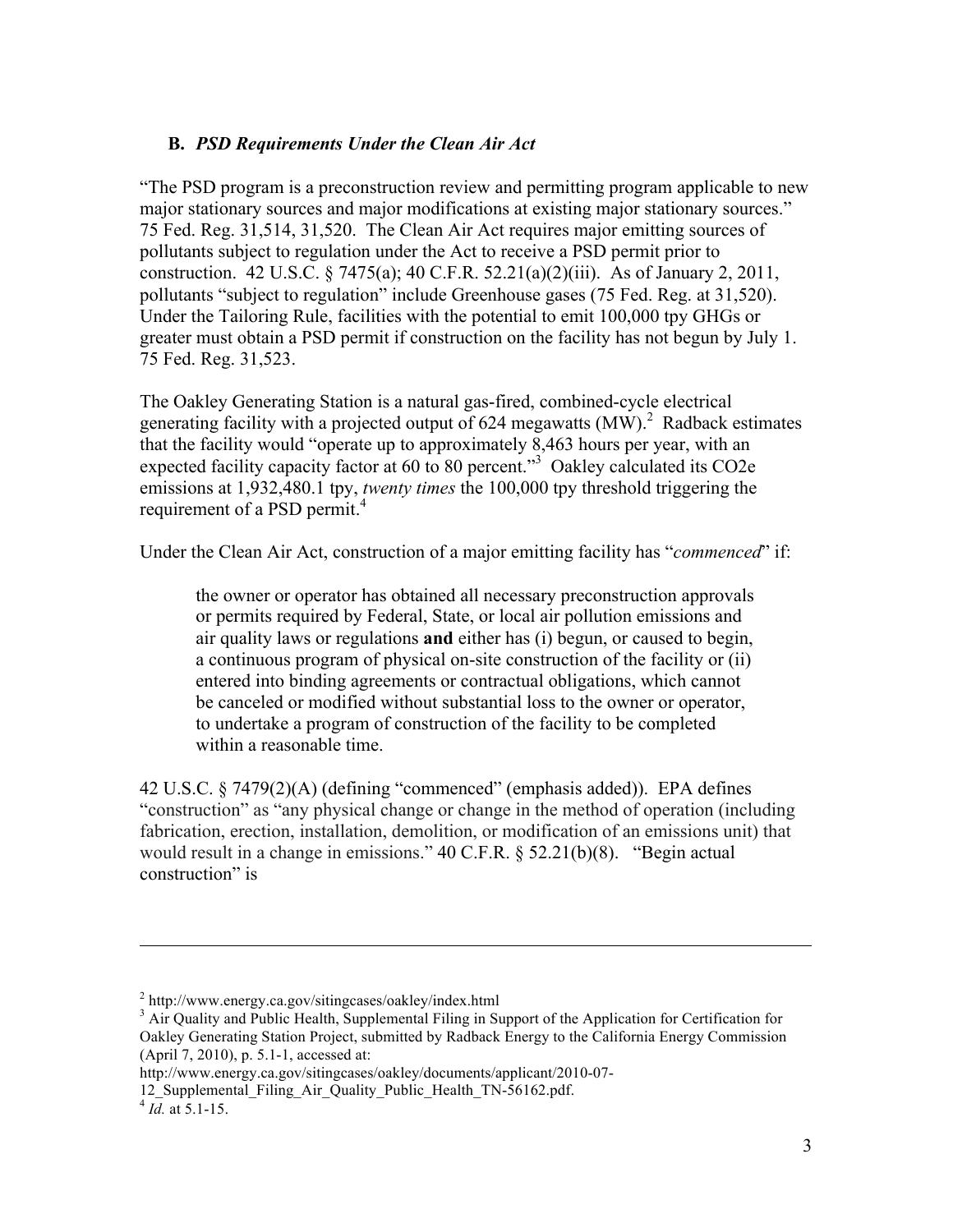initiation of physical on-site construction activities on an emissions unit which are of a permanent nature. Such activities include, but are not limited to, installation of building supports and foundations, laying underground pipework and construction of permanent storage structures. With respect to a change in method of operations, this term refers to those on-site activities other than preparatory activities which mark the initiation of the change.

40 C.F.R. § 52.21(b)(11). Radback and PG&E failed to commence construction of Oakley prior to July 2, 2011 under either CAA definition of "commence" in 42 U.S.C. § 7479(2)(A), and failed to obtain a PSD permit; therefore, Radback and PG&E have violated the Act.

## **III. Activities at the Facility Alleged to Constitute Violations, and Dates of Violation**

On June 30, 2009, Contra Costa Generating Station, LLC filed an Application for Certification (AFC) with the California Energy Commission. On May 18, 2011, the CEC gave final approval on Oakley's Application for Certification. On June 1, the CEC provided Radback Energy and PG&E with a limited "Notice to Proceed/Start of Construction" approval for planning and very preliminary construction. Phase two began for the Tailoring Rule on July 1, 2011. Witnesses report, however, that as of August 14, 2011, construction activities, as defined within the Clean Air Act still had not commenced. Hence, Radback and PG&E failed to begin construction on Oakley before the start of Phase two of the Tailoring Rule. They additionally failed to obtain PSD permits for Oakley's GHG emissions. Therefore, each and every day since July 1, 2011, Radback and PG&E have been and continue to be in violation of the Clean Air Act, 42 U.S.C. § 7475 and 40 C.F.R. § 52.21.

# **IV. Location of the Violations**

The Oakley Generating Station located at 6000 Bridgehead Rd., Oakley, CA 94561 is the location for which the PSD was not obtained and where the violation is being committed.

# **V. Persons Responsible for the Violations**

PG&E is the operator of Oakley. PG&E has an office in San Francisco, CA. Radback is the developer of Oakley and has an office in Danville, CA.

CBE puts PG&E and Radback, its owners, officers, and operators on notice that they are the persons responsible for the violations described above. If additional persons are subsequently identified as also being responsible for the violations set forth above, CBE puts PG&E and Radback on notice that CBE intends to include those persons in this action.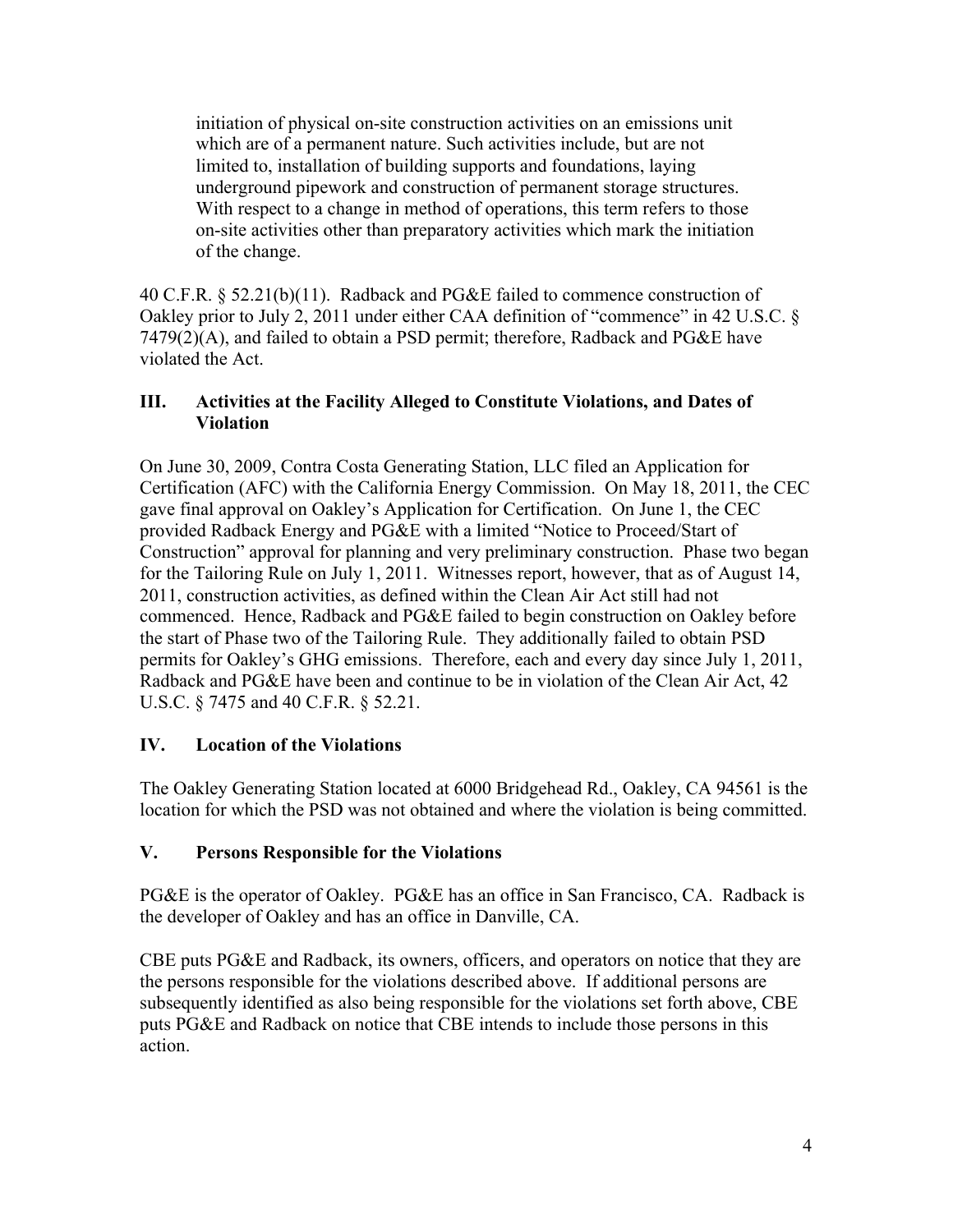#### **VII. Name and Address of Noticing Party**

Our name, address and telephone number is as follows:

Communities for a Better Environment 1904 Franklin Street, Suite 600 Oakland, CA 95612

Wild Equity Institute PO Box 191695 San Francisco, CA 94119

Center for Biological Diversity 351 California St., Ste. 600 San Francisco, CA 94104

### **VIII. Counsel.**

CBE, WildEquity, and CBD are represented by counsel in this matter. Please direct all communications to the following attorneys:

> Maya Golden-Krasner Staff Attorney Communities for a Better Environment 6325 Pacific Blvd., Suite 300 Huntington Park, CA 90255 (323) 826-9771 ext. 121

> Adrienne Bloch Staff Attorney Communities for a Better Environment 1904 Franklin Street, Suite 600 Oakland, CA 95612 (510) 302-0430 ext. 16

Jonathan Evans Staff Attorney Center for Biological Diversity 351 California St., Ste. 600 San Francisco, CA 94104 (415) 436-9682 ext. 318

Brent Plater Wild Equity Institute PO Box 191695 San Francisco, CA 94119.